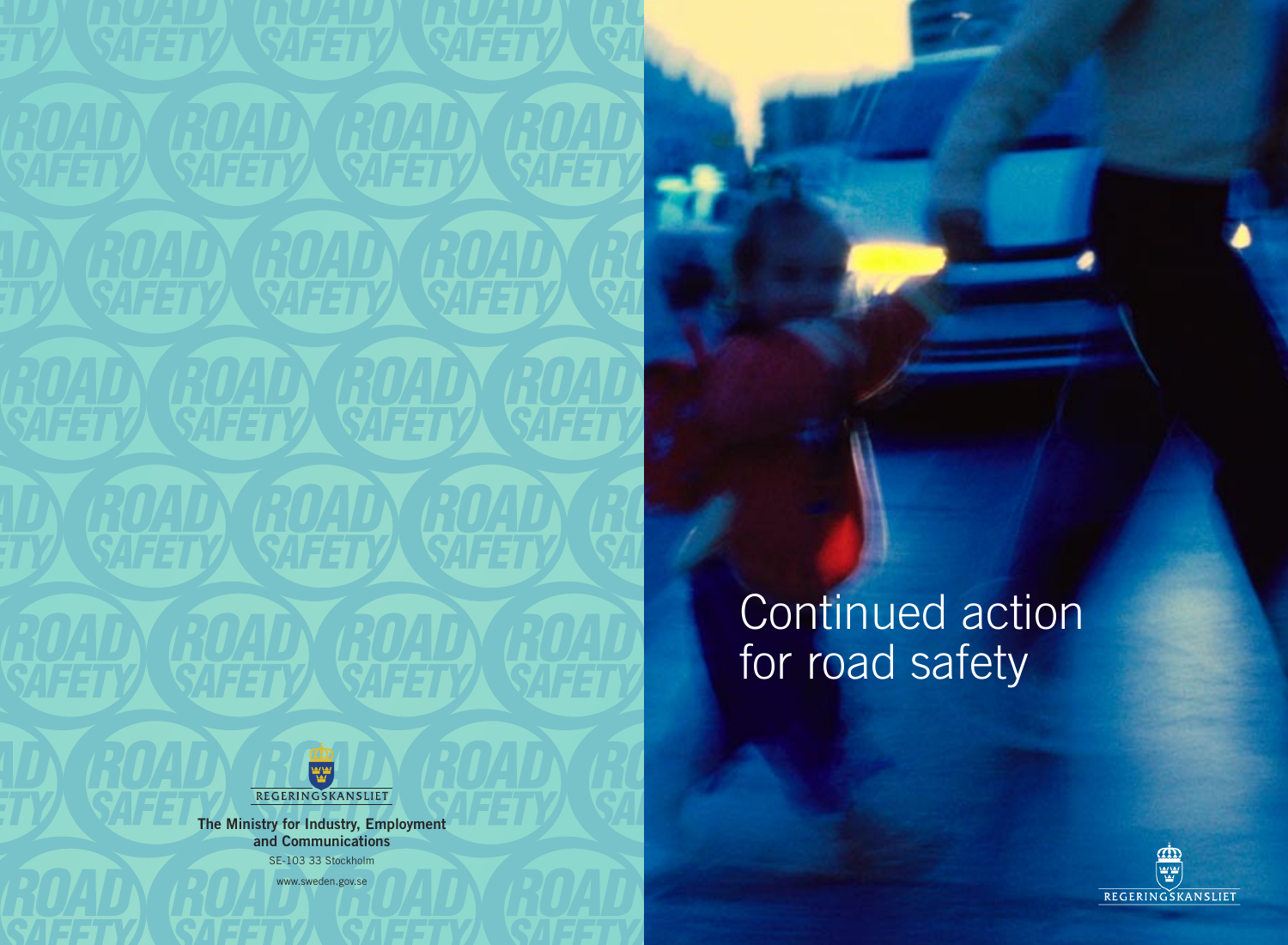

Roads have become increasingly safer due to better infrastructure and more technologically advanced cars, so the prospects are promising.

But in the final analysis, how well we succeed depends on you and me. We all have a personal responsibility to observe speed limits, to make sure we are sober when we take the wheel and to use seat belts. I am optimistic about the future. Together, we can create a safe and secure traffic environment.

Winca Messing Ulrica Messing Minister for Communications and Regional Policy, Sweden





**PHOTO: PAWEL FLATO**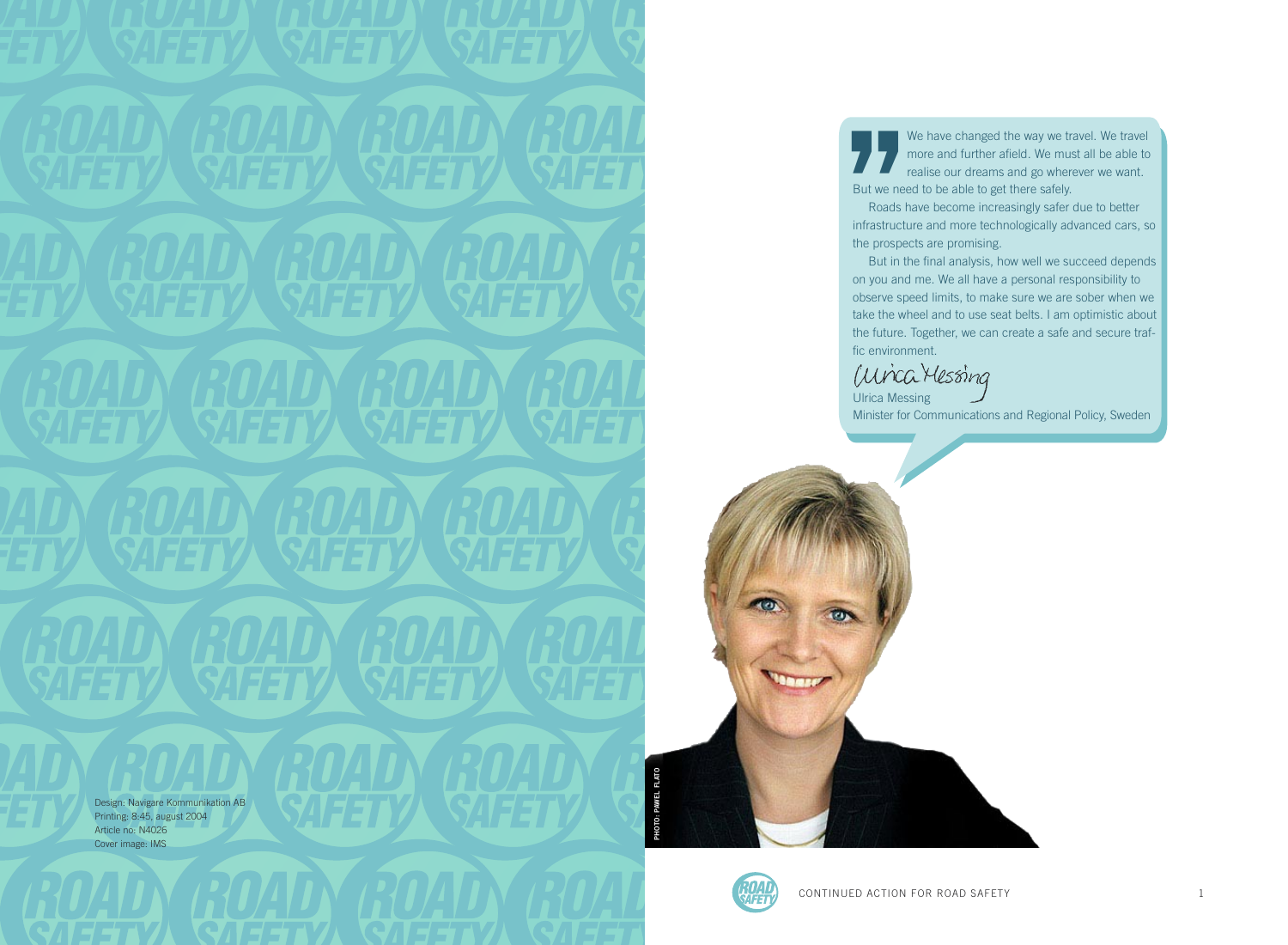

# No one should suffer death or serious injury on the roads

Road traffic plays a large and growing role in the transport system in Swe den. Although traffic has increased by more than 10 per cent since 1997, the death toll on our roads has remained more or less constant. Safer roads and vehicles, in particular, have counteracted the negative effects of the increase in traffic. Even so, road users are at a much greater risk of being killed or injured than users of other modes of transport. In Sweden approximately 500 people are killed and 4 000 are seriously injured every year. It is unacceptable that people should be killed or seriously injured in road accidents.

One of the great challenges facing society is to create a well-develo ped, extensive and long-term sustainable transport system that enables safe and secure accessibility and eliminates the risk of fatal and serious accidents.

#### **Vision Zero**

Vision Zero is based upon taking an ethical stand. No lives should be lost or serious injuries suffered as the result of a traffic accident. The only acceptable figure for road deaths and injuries is zero. In October 1997, the Swedish Parliament (the Riksdag) decided that Vision Zero was to be the basis of road safety initiatives in Sweden. The following year, in June 1998, the Riksdag also decided that Vision Zero was to be one of the goals of the national transport policy.

The decision concerning Vision Zero has led to extensive involve ment in road safety initiatives. The shared responsibility between those who design and operate the road transport system on the one hand, and road users on the other, has had an impact. This involvement has been strengthened through commitments made by many actors in the National Coalition for Road Safety.

The bill on continued action for road safety, Government Bill 2003/04:160 (Fortsatt arbete för en säker vägtrafik), proposes that the long-term goal

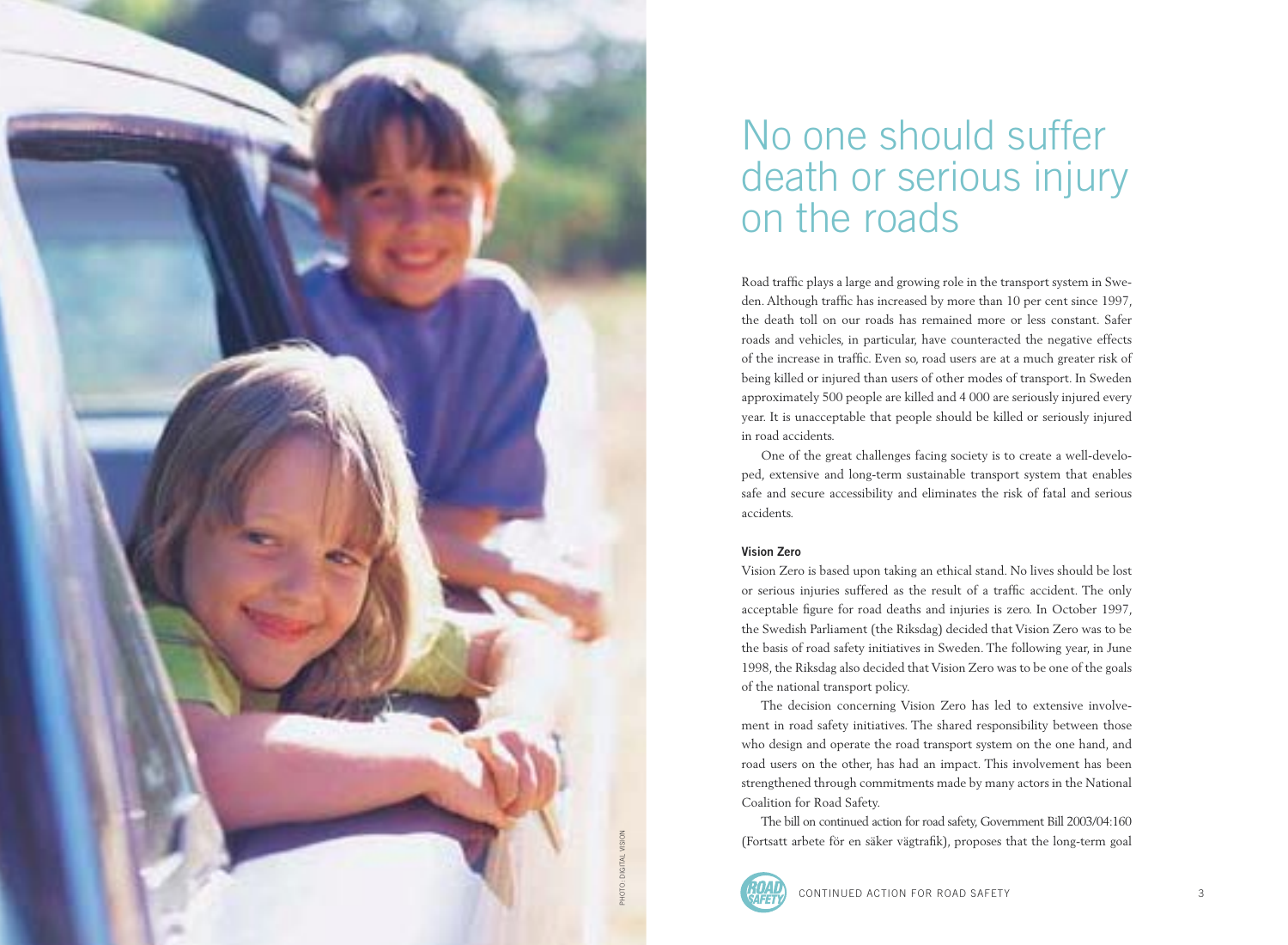of road safety initiatives remain the same. Vision Zero is an effective strategy for achieving increased road safety.

#### **Intermediate goal for 2007**

The intermediate goal for road safety is to reduce the number of road deaths by 50 per cent by 2007 compared to the 1996 level. The road safety bill proposes that efforts for integrating safety into the design of road environments, quality assurance in transport, work environment measures and vehicle development be continued and intensified. Better observance of traffic regulations by road users will be encouraged, for example, through the development of support systems and more effective surveillance. Considerable effort on the part of all actors will be needed to achieve the goal. The bill asserts the importance of the intermediate goal for motivating and involving a broad spectrum of actors.

**Example 10 '** We ride bicycles and we walk. We drive or take the bus work, to the day care centre, to the store or to visit frier and relatives. Traffic is part of our everyday lives and we have to lable to be out in it We ride bicycles and we walk. We drive or take the bus to work, to the day care centre, to the store or to visit friends and relatives. Traffic is part of our everyday lives and we have to be able to be out in it without needing to risk our lives or our health. Between four and five per cent of every age group of the Swedish population is killed or disabled as a result of a traffic accident. Even so, Sweden is one of the safest countries in the world when it comes to road safety.

In the road safety bill, the Government focuses on reducing speeds, working to eliminate alcohol-related accidents and stimulating technological development.

It is important, in our view, that the long-term goal of Vision Zero remains the same. We can never accept people being killed in road accidents. The intermediate goal of halving the number of road deaths by 2007 is also important for motivating the actors involved to take the measures needed to achieve Vision Zero.

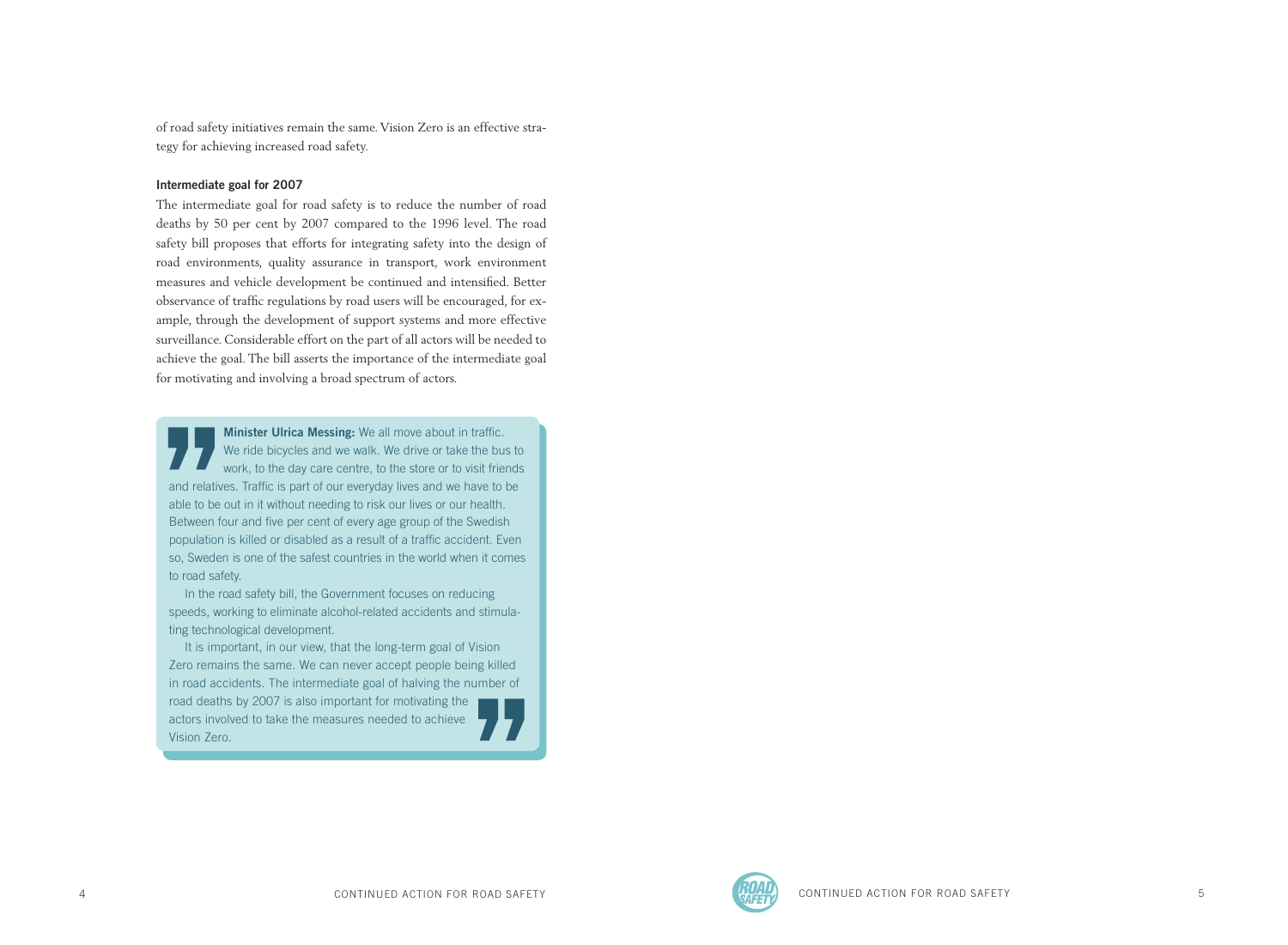

# The National Coalition for Road Safety

In August 2002 the Swedish Government took the initiative for a process in which traffic stakeholders would be inspired and encouraged to better coordinate their activities for safer use of the road transport system – The National Coalition for Road Safety. A number of actors have made far-reaching pledges to improve road safety. The taxi and road haulage sectors, for example, have made commitments regarding the increased use of seat belts, better observance of speed regulations and sober driving. The Swedish Work Environment Authority will introduce road safety as an important factor when evaluating work environment activities. Road safety initiatives will now continue through regional and local coalitions for increased road safety.

**17 Minister Ulrica Messing:** There are many positive forces<br>in our country that actively, devotedly and persistently<br>work to improve road safety. Through the National Coali-<br>tion for Road Safety, I have met with agencies, in our country that actively, devotedly and persistently work to improve road safety. Through the National Coalition for Road Safety, I have met with agencies, NGOs, companies and trade organisations. Together, we have high ambitions and a high level of expertise to continue actively moving road safety initiatives forward.

Work now needs to be continued at local and regional levels. At national level, road safety initiatives have been successful and I am confident that at local and regional levels they will produce valuable results.

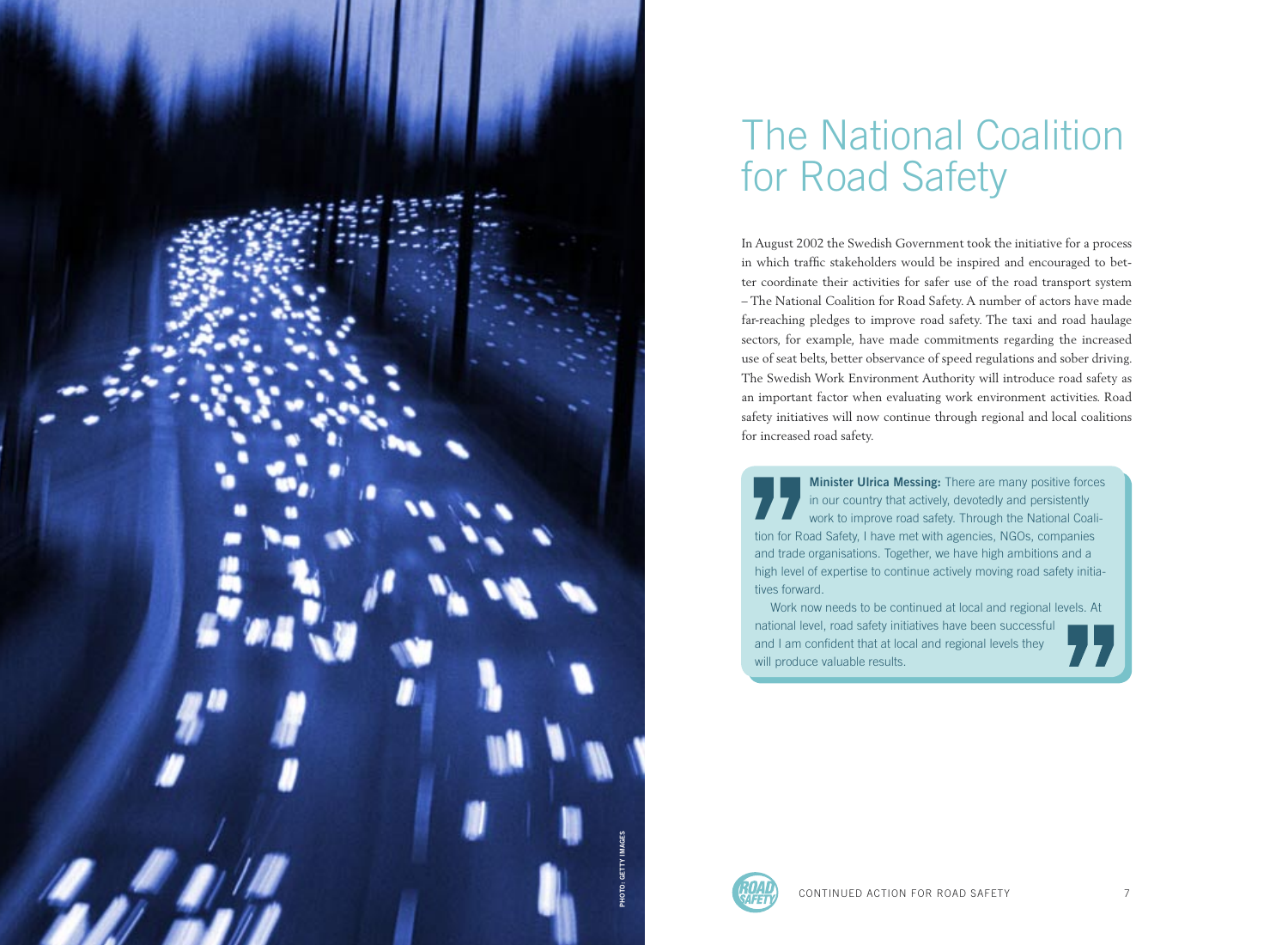

# Work in progress

#### $\blacktriangleright$  New quality system

Follow-up provides new information about road accidents and what can be done to prevent them. The National Road Administration conducts in-depth studies of all fatal accidents and examines whether they could have been prevented. After each in-depth study, a declaration of intent is presented outlining the measures to be taken as a result of the accident.

#### $\rightarrow$  New road design

Vision Zero has created a need to develop new solutions to improve road safety and thereby also a demand for a wide range of development and pilot projects. New measures and methods for designing roads have been developed and introduced, for example, median guardrails.

#### 8 **A more efficient market for safety solutions**

Information provides consumers with the chance to choose products that improve safety. Consumer information programmes, such as the European crashworthiness evaluations carried out by Euro NCAP, is one such example.

#### **Bicycle helmet requirement for children under the age of 15**

The Government has decided that as of 1 January 2005 it will be obliga tory for children under the age of 15 to wear a bicycle helmet when they ride a bicycle or are a passenger on a bicycle. The helmet requirement means children will be cycling under safer conditions.

**Example 2011 Minister Ulrica Messing:** Technological advances are occurring at a rapid pace. New technology such as see belt reminders, alcolocks and intelligent speed adapta tion (ISA) makes using our vehicles safer. We occurring at a rapid pace. New technology such as seat belt reminders, alcolocks and intelligent speed adapta tion (ISA) makes using our vehicles safer. We are also getting much better at designing our road infrastructure so that accidents can be prevented and injuries minimised. The fact that Sweden is one of the safest countries in the world when it comes to road safety encou rages us in our efforts. We will continue and intensify our road safety efforts. And we're on the right track!

It is also important to make use of our knowledge of road safety from a business point of view. The Swedish Business Development Agency (NUTEK) has now been given the task of deve loping a strategy for how Vision Zero can promote the development of the Swedish business sector.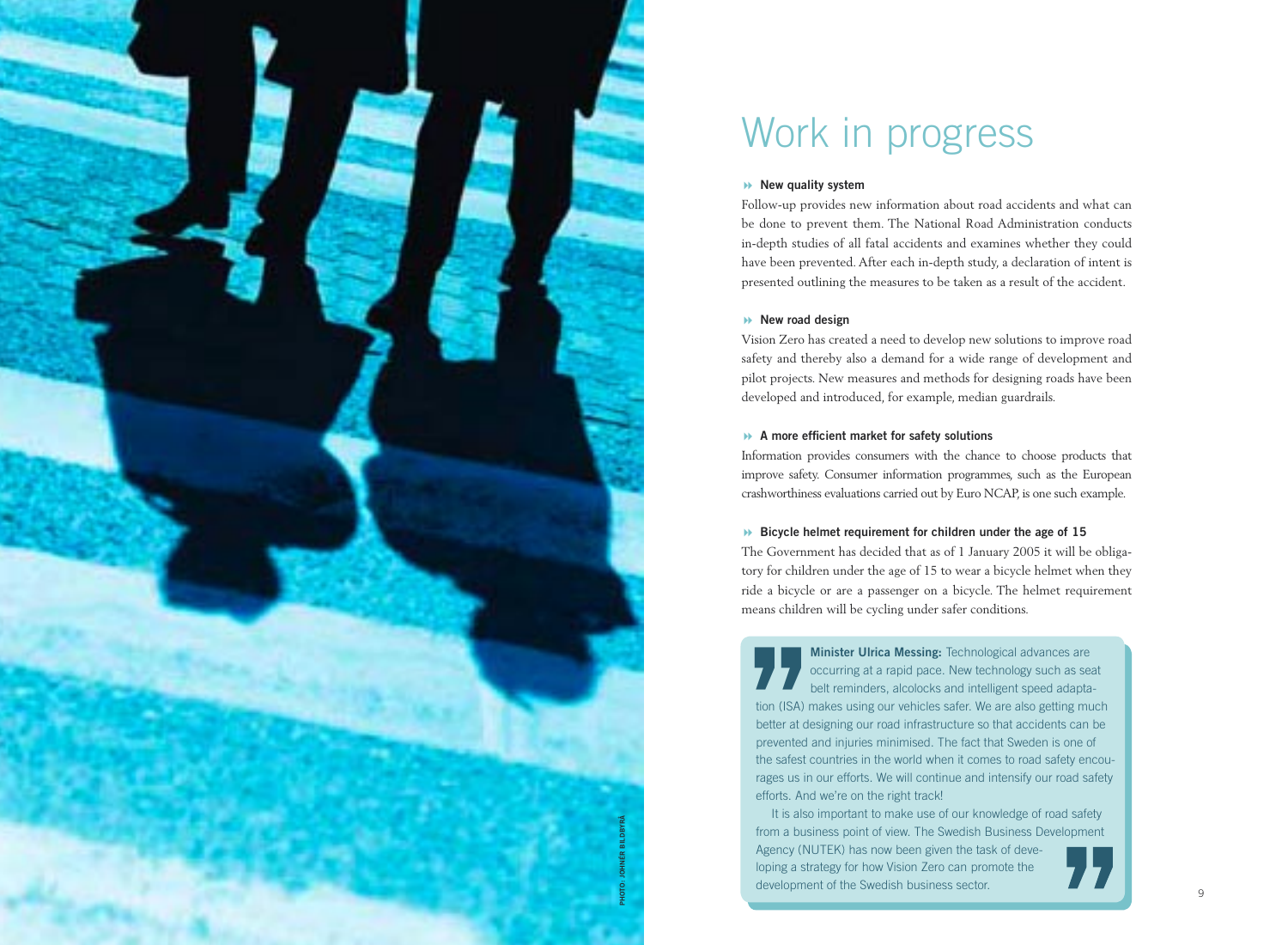

# Safer roads

The bill on continued action for road safety contains the following sug gestions for safer roads:

### $\rightarrow$  New system for speed limits

Speed limits should be based on Vision Zero. For this reason, the Natio nal Road Administration has been given the task of developing a strategy for gradually adjusting speed limits based on Vision Zero as well as the demands for accessibility, sound environment and positive regional deve lopment.

### 8 **SEK 4.9 billion for physical road safety measures**

Efforts to reduce the risk and consequences of head-on, single vehicle and overtaking accidents on country roads will continue. Therefore, SEK 4.9 billion will be earmarked for physical road safety measures such as roads with median guardrails, safer intersections and road shoulders.

### 8 **Continued road safety initiatives in the municipalities**

Municipalities should continue their successful road safety initiatives with further improvements to urban traffic environments. The responsi bility they have for their citizens is extensive, and includes their role as employer and transport purchaser. This should serve as a guide for muni cipalities' road safety initiatives.

**Example 12 Minister Ulrica Messing:** Initiatives such as roads with median guardrails, improvements to road shoulders an roundabouts have kept the number of accidents at a costant level even though traffic has increased. median guardrails, improvements to road shoulders and roundabouts have kept the number of accidents at a con stant level even though traffic has increased. We will now continue the important initiatives targeting safety-enhancing roads investments.

It is my hope that, by means of a new speed limit system, speed limits will be more widely accepted among road users, and that road safety will improve.

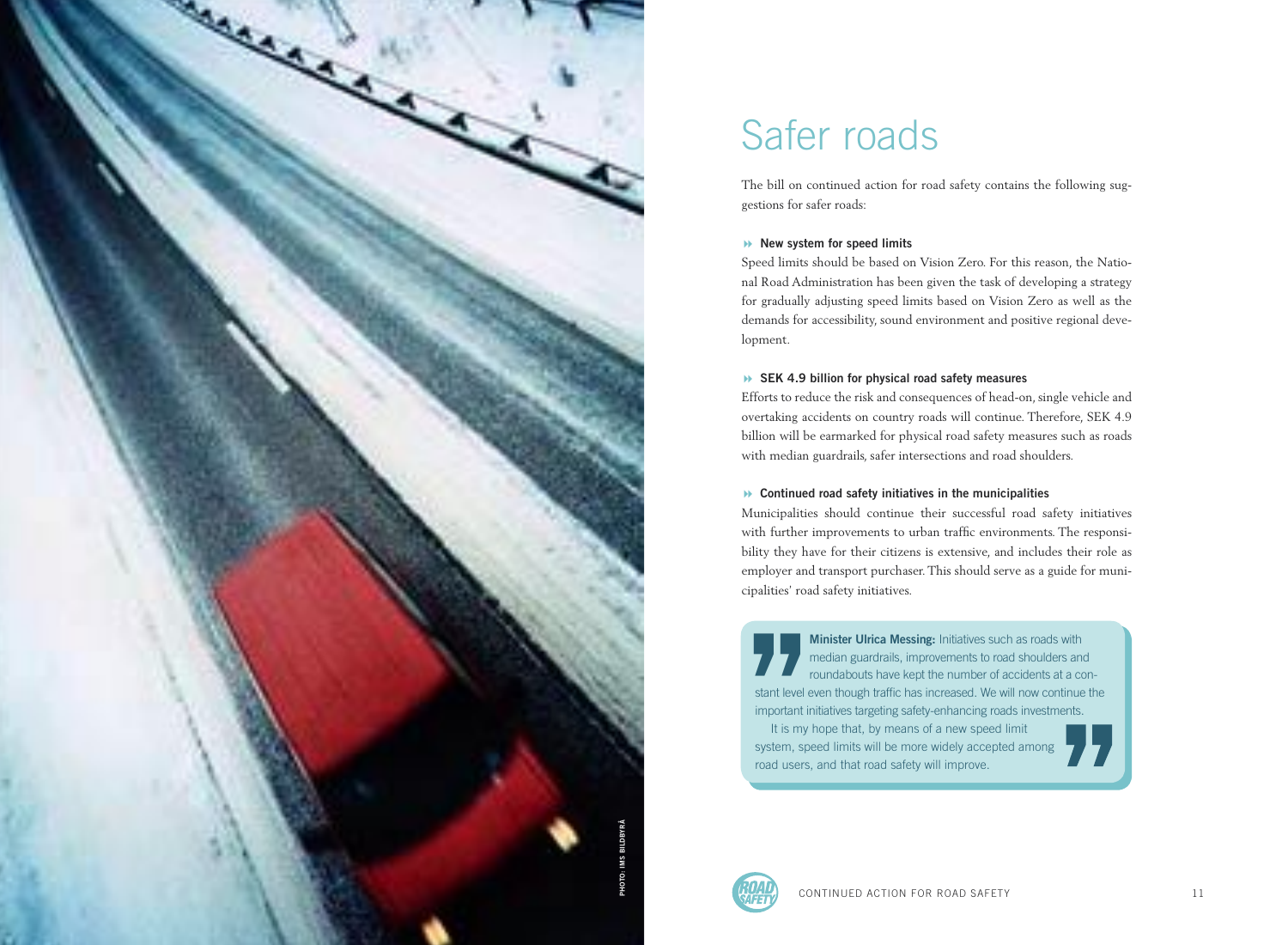

# Safer use of roads

The bill on continued action for road safety contains the following suggestions for the safer use of roads:

#### 8 **Initiatives by government agencies and companies**

Government agencies and companies, in line with the expectations of society, should develop their own initiatives that take into consideration the requirements of the environment and road safety. This applies to both the procurement process and the provision of transport services. The Government will continue to take initiatives aimed at accelerating these efforts.

#### $\rightarrow$  Alcolocks required in all new cars

An inquiry has been appointed to examine the possibility of introducing a requirement that all new cars in Sweden be equipped with an alcolock no later than 2012. The inquiry will also consider measures that can be taken to increase the acceptance and use of alcolocks before such a requirement is introduced. The steps to be examined prior to a general introduction include:  $\rightarrow$  how to stimulate technological development,

- 8 how to extend the pilot programme involving conditional driving licence suspension,
- 8 the possibility of an earlier introduction of the alcolock requirement for certain categories of vehicles, and
- $\blacktriangleright$  the possibility of using alcolocks in combination with rehabilitation for people with alcohol-related problems.

8 **A market for car equipment that contributes to improved road safety** The public sector plays an important role when it comes to creating a market for Intelligent Speed Adaptation (ISA), alcolocks and seat belt reminders. Measures for creating a market of this kind include quality assurance for transport and consumer information. ISA is a very promising method for helping drivers keep to the speed limit. Sweden will promote the inclusion of ISA in the consumer information programme, Euro NCAP.

Retrofitting cars with seat belt reminder systems is important since seat belts are a car's most important piece of safety equipment. The National Road Administration is working to facilitate retrofitting in older vehicles.

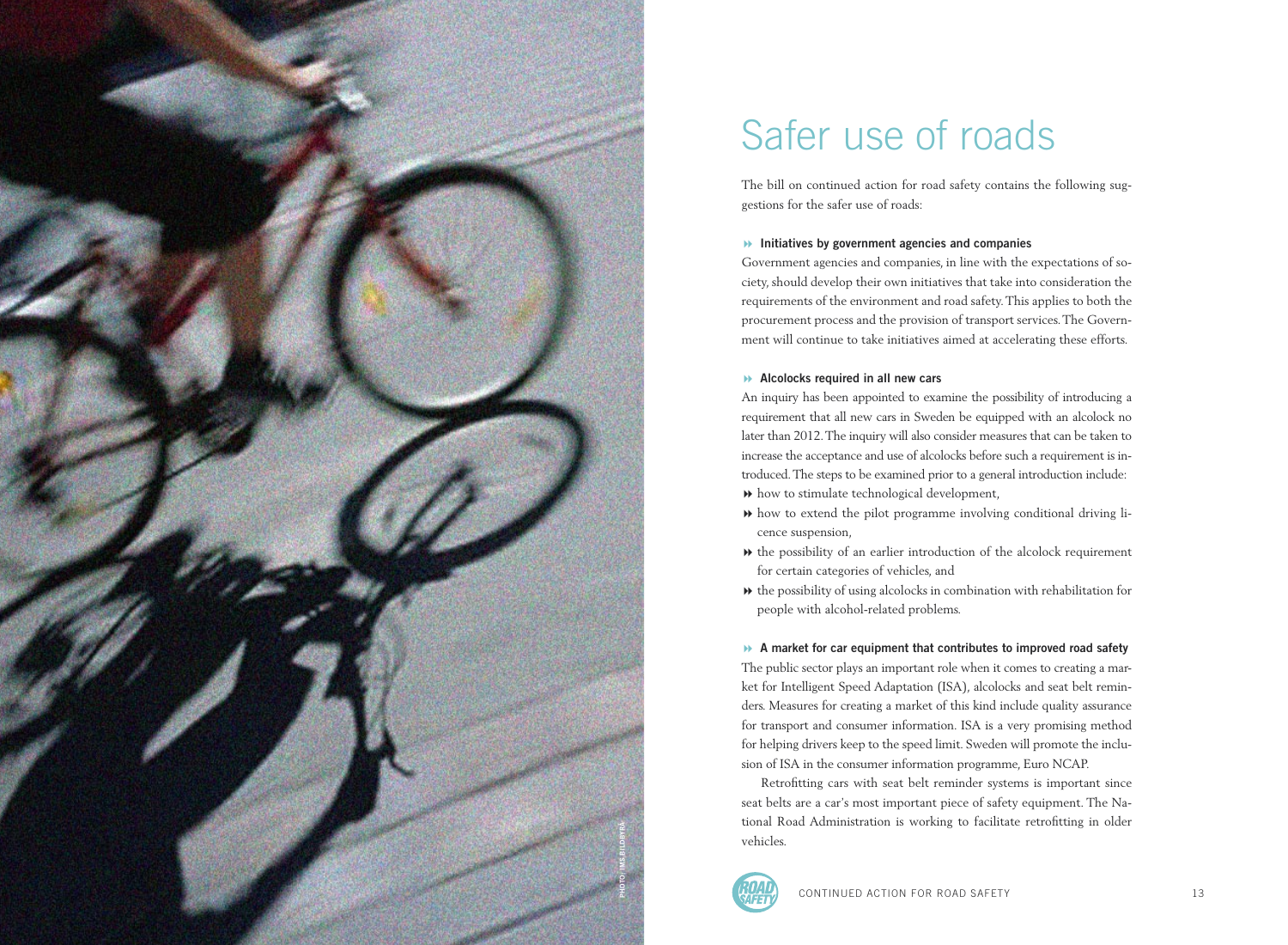#### **B** Crash protection devices for heavy vehicles

Sweden must be proactive in the EU and globally when it comes to the development of crash protection devices for all categories of heavy vehicles.

### 8 **Information initiatives to reduce driver distractions such as the use of mobile phones**

Information initiatives to highlight the increased risks associated with driver distractions will be intensified. The sensible use of mobile phones while driving, combined with advanced technology for safe use, should help minimise safety risks.

#### $\rightarrow$  **Automatic Speed Control**

The Automatic Speed Control system using speed cameras has proven to have very positive effects on road safety and will therefore be continued. A comittee of inquiry will be appointed to examine the possibility of extending the use of this system and making it permanent, and will present proposals for financing.

#### 8 **Fines for road traffic offences**

A comittee of inquiry will be appointed to review the level of fines for road traffic offences.

#### $\blacktriangleright$  **Road safety education in schools**

Road safety education in schools is to provide thorough knowledge about traffic and develop positive attitudes to safe behaviour in traffic. Knowledge about traffic and attitudes towards risk behaviour in traffic must be built up over a long period of time. The National Agency for Education, in collaboration with the National Road Administration, is conducting a survey of the current status of road safety education in compulsory schools in order to present proposals for how it may be further developed.

### 8 **Mopeds and all-terrain vehicles**

The number of serious accidents involving mopeds is increasing. The Government has appointed a comittee of inquiry to review the requirements for driving mopeds and all-terrain vehicles.

Tuned mopeds are a serious threat to road safety. Therefore, more powerful measures are needed, both nationally and within the EU, to prevent unlawful manipulation of the maximum speed of mopeds. Among the measures being considered is the requirement for moped registration.

#### **B** Doctors' duty to report

Doctors are obliged to report driving licence holders who, for medical reasons, are obviously unfit to drive. However, very few cases concerning, for example, people with alcohol-related problems or other forms of illnesses are reported. The National Road Administration will be asked to determine whether the current system can be improved.

#### 8 **New rules for approving instructors**

Instructors are to have held a current driving licence for at least five of the last ten years. People who wish to become instructors must not have had their driving licence revoked in recent years as a result of a serious traffic offence, for example, drunk driving.

#### 8 **Compulsory introductory education**

With regard to driver education for a class B driving licence, instructors must undergo compulsory introductory training with the learner driver concerned in order to be approved. The introductory training helps the instructor and the learner driver to set up a safe, effective and efficient driving programme. Training must be able to be offered by educational associations, non-profit organisations, driving schools or others that have received permission from the National Road Administration, which is responsible for supervising the training programmes. To prevent training from involving considerable cost increases for the individual, the option of setting a ceiling for training costs will be introduced.

Alcohol and drugs are often contributing factors in traffic accidents involving young people. For this reason, the Government wants education about the dangers of alcohol, drugs and driving included in the existing risk education course (skid training).

## $\triangleright$  Draft law regulating more effective enforcement of excess freight **charges for people from non-Nordic countries**

After inspection, the police will be allowed to demand prepayment of excess freight charges and prevent continuation of the journey if prepayment is not made.